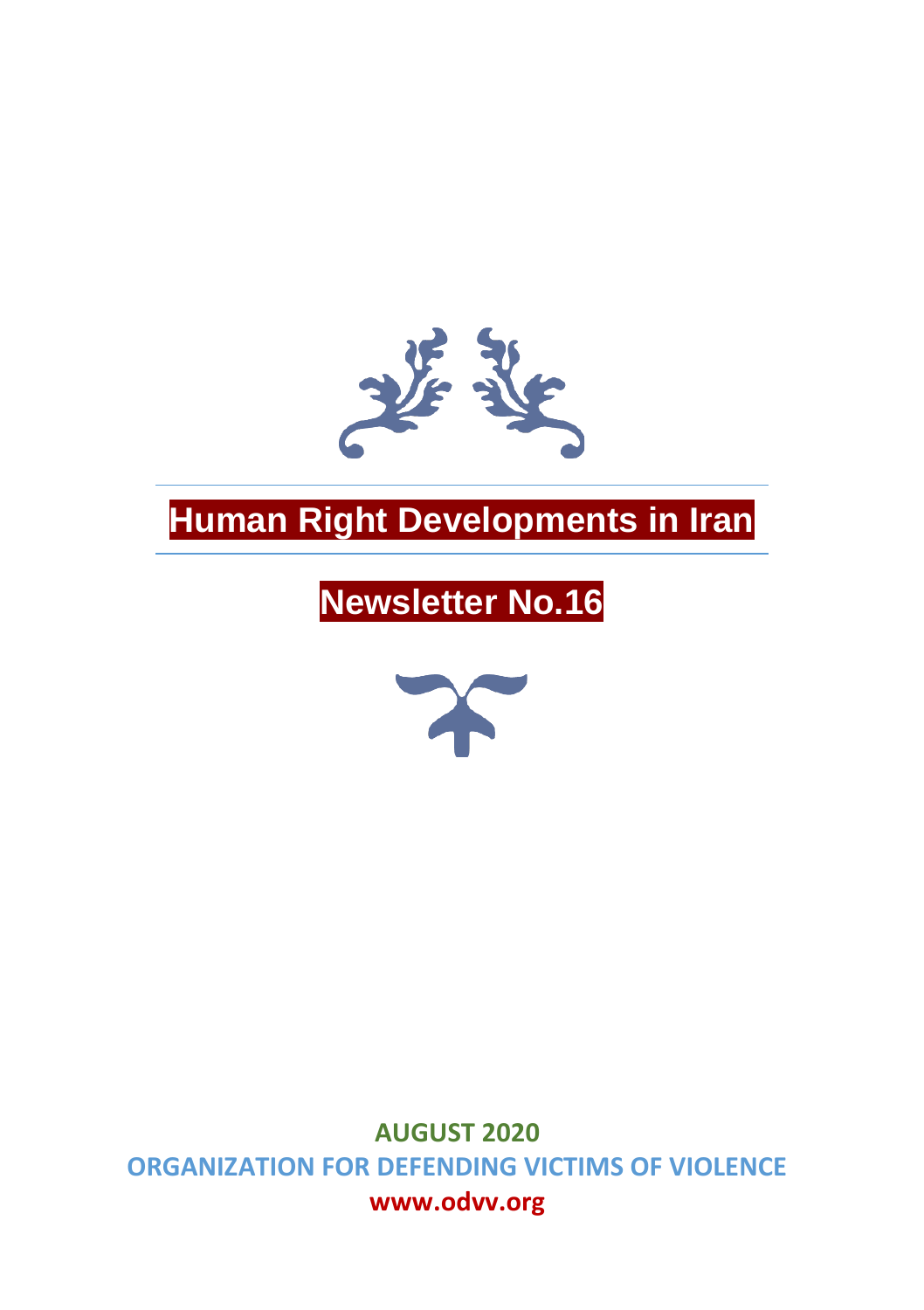The Human Rights Development of Iran Newsletter, stresses on the promotion of human rights through monitoring positive actions and developments that have occurred with regards to human rights and raising the awareness of the audience in this regard. This newsletter, compiles measures taken for the promotion and realisation of human rights for the transparency of the real human rights situation in Iran through benefiting from correct information and credible documents.

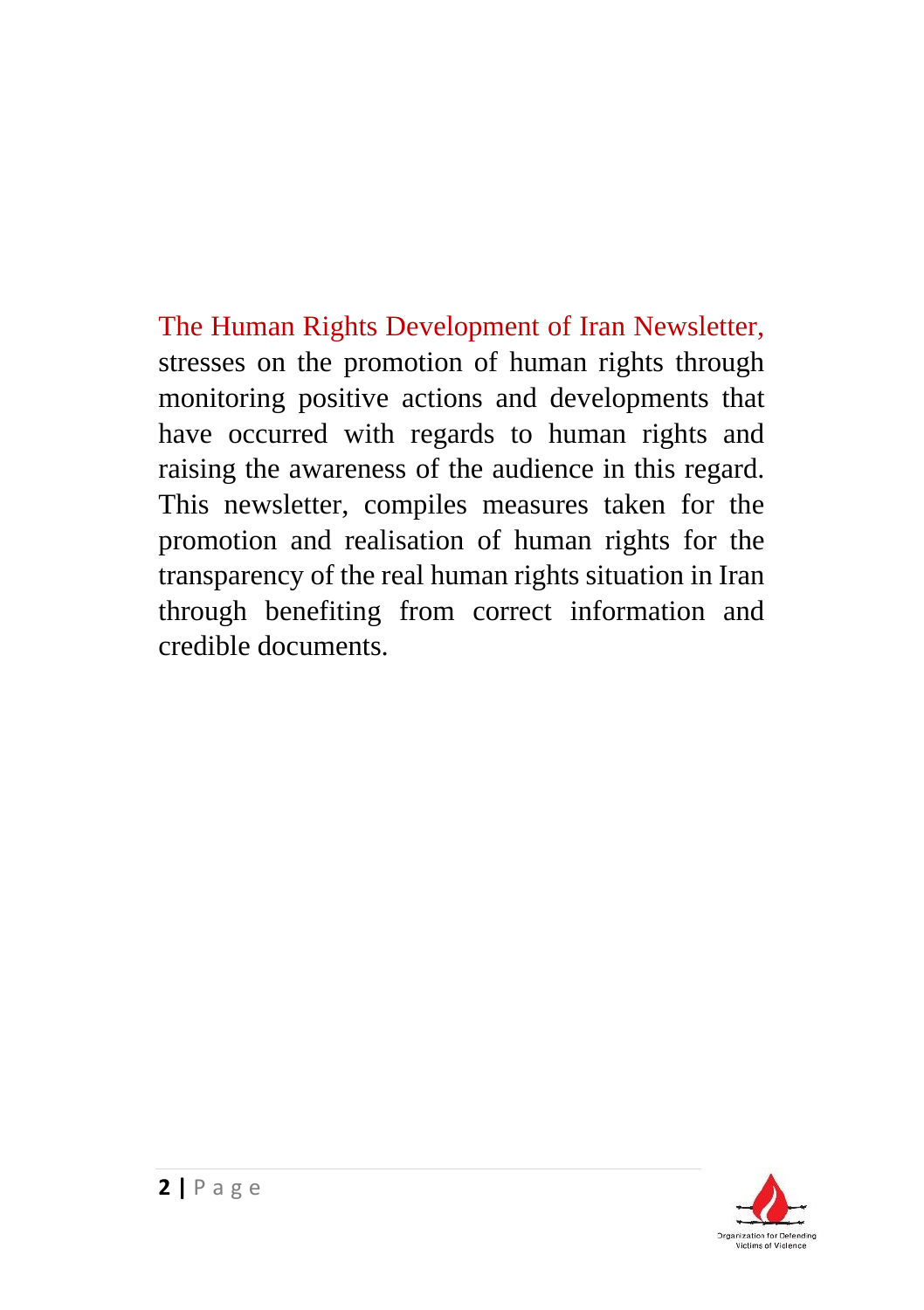# **Contents**

| 1-1 Expansion of Health Support for Refugees and Foreign       |
|----------------------------------------------------------------|
| 1-2 Implementation of Amayesh Exercise 15 for Afghan           |
|                                                                |
| 2-1 Childcare Skills Training and Drawing of Girls Deprived of |
|                                                                |
|                                                                |
| 3-2 2,574 Prisoners with Misdemeanor Crimes to be Released9    |
| 3-3 Opening of 40 Rehabilitation Homes in the country10        |
|                                                                |
|                                                                |
| 5- Introducing Human Rights Organizations14                    |
|                                                                |

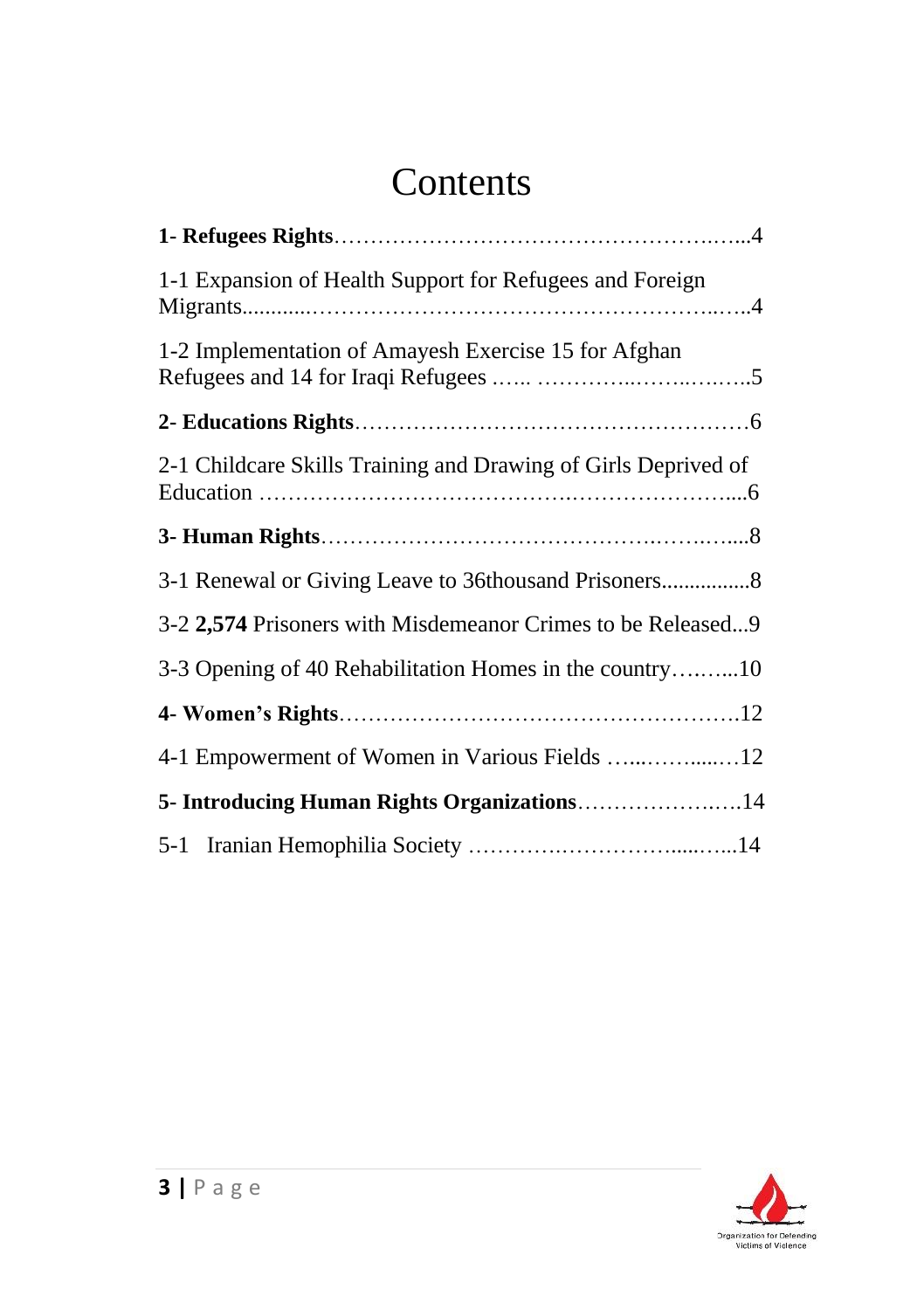

## **1- Refugees Rights**

### **1-1 Expansion of Health Support for Refugees and Foreign Migrants**

In view of the outbreak and spread of COVID-19 in the country, with the cooperation of UN Agencies that include UN Refugee Agency and World Food Programme and also the cooperation of other national and international NGOs, the Iranian government has extensively distributed hygiene packs that include face masks, washing gloves, hand sanitizers in most towns and refugee settlements, this process is ongoing. It must be said that there are more than 950 thousand refugees living in Iran only 3 percent of which reside in refugee settlements.

Furthermore, education and hygiene measures are underway in various refugee camps with the support of the Health Ministry, and refugees and foreign migrants

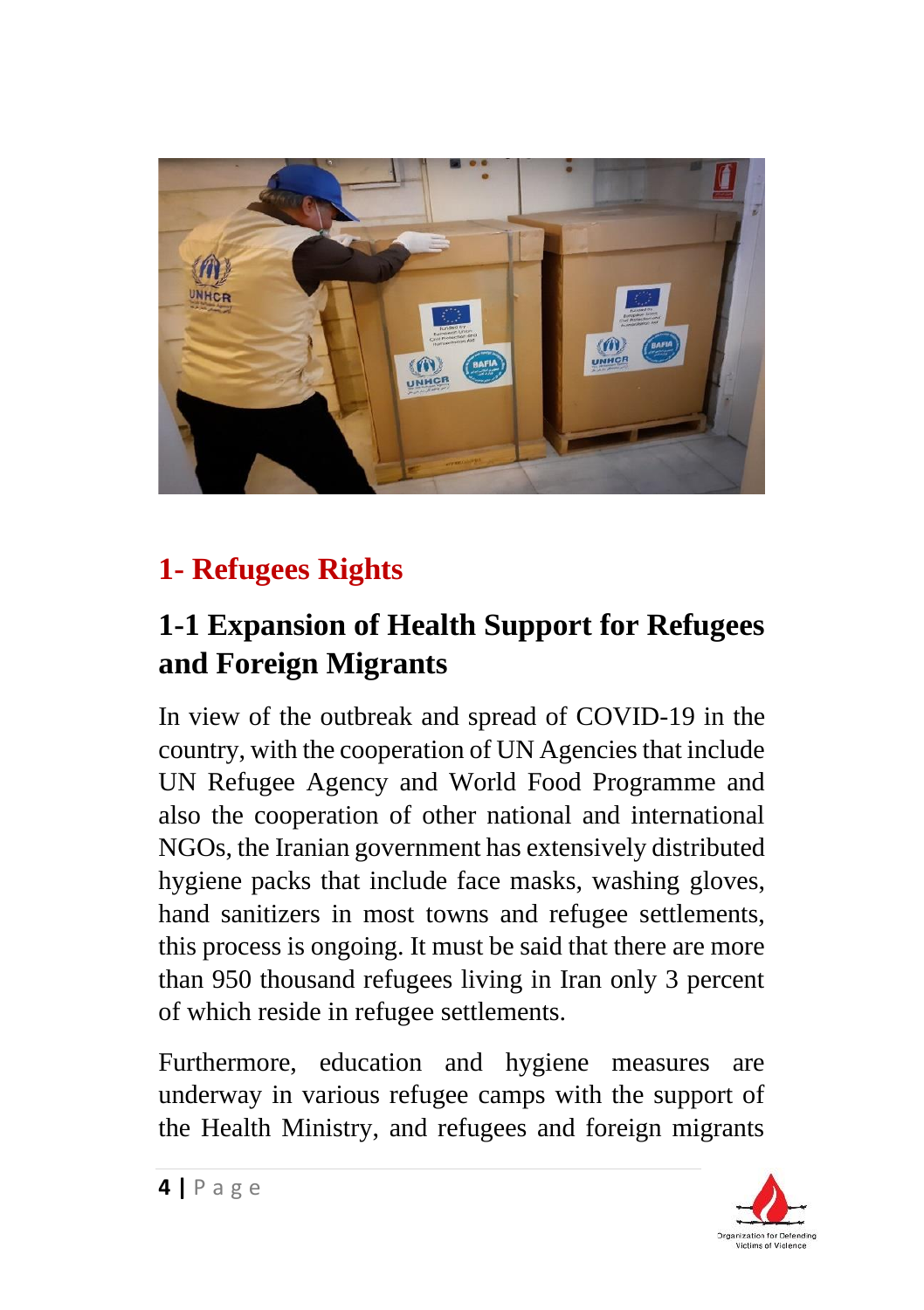receive free medical services for COVID-19 just like their Iranian counterparts.

It must be said that in addition to urgent assistance given to refugees due to various problems caused by the spread of COVID-19, basic hygiene services are given to refugees with the support of UNHCR, the Iranian Health Ministry, at a level similar to Iranian citizens. These services include vaccinations, reproductive health, pre and postnatal care, mother and child's health care, provision of crucial drugs and family planning in Health Homes in regions with high refugee population.

#### **1-2 Implementation of Amayesh Exercise 15 for Afghan Refugees and 14 for Iraqi Refugees**

Towards the Amayesh of Afghan and Iraqi refugees living in Iran, the new Amayesh exercise of these refugees has been launched. At the same time as issuing of Amayesh cards and new ID papers, for refugees aged 18 to 60 work permits will also be issued. The Amayesh card and work permit will allow the opportunity for refugees to freely work in the accepted fields and improve their livelihood. Also, their Amayesh will give international organizations such as UN Agencies the chance to access refugees and make better plans for their supports.

Also, having the Amayesh card will result in refugees having access to other services in the country such as administrative and legal services.

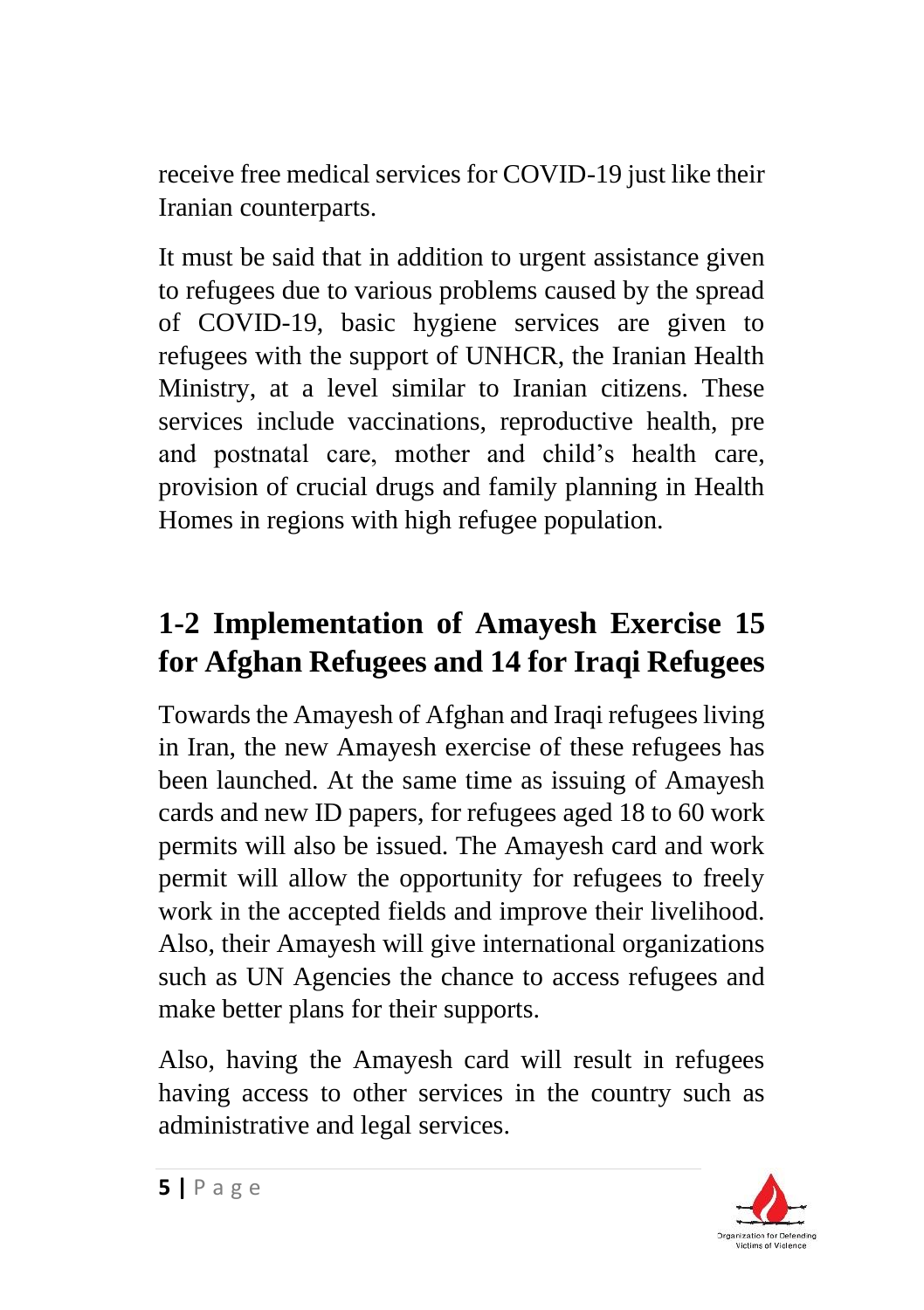

## **2- Education Rights**

#### **2-1 Childcare Skills Training and Drawing of Girls Deprived of Education**

Towards support for education, especially girls deprived of education an agreement was signed between the Education and Training Ministry and the President's Deputy in Women and Family Affairs. Also joint projects were signed some of which include drawing of girls deprived of education back to the education cycle, training childcare skills to schoolchildren, training on increasing the social participation of girls and effective dialogue and communications skills training.

To this aim some of last year's Education and Training Ministry's achievements included eradication of

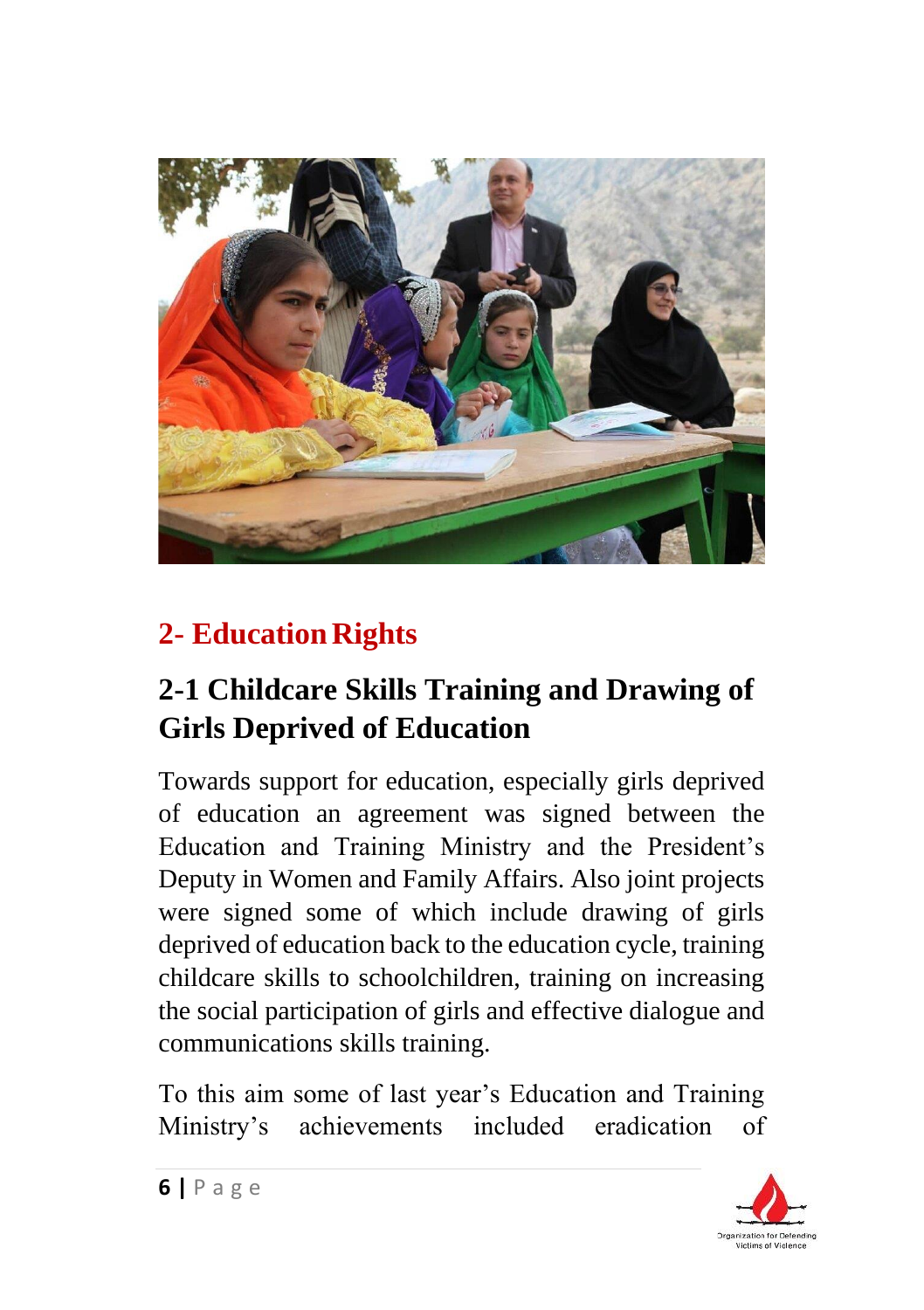deprivation of education and training for girls, creation of suitable basis for worthiness development and increasing the role creation of girl schoolchildren and empowerment and promotion of jobs and management for cultural women.

With the implementation of these programmes and also cooperation between Education and Training Ministry and President's Deputy for Women and Family Affairs the education gap between girls and boys has somewhat decreased. To this aim cooperation can held expand literacy education for nomadic women and girls with the training of 9,000, strengthening parenting skills methods, empowerment of student teachers, drawing of 1,481 girls and boys deprived of education over 5 years.

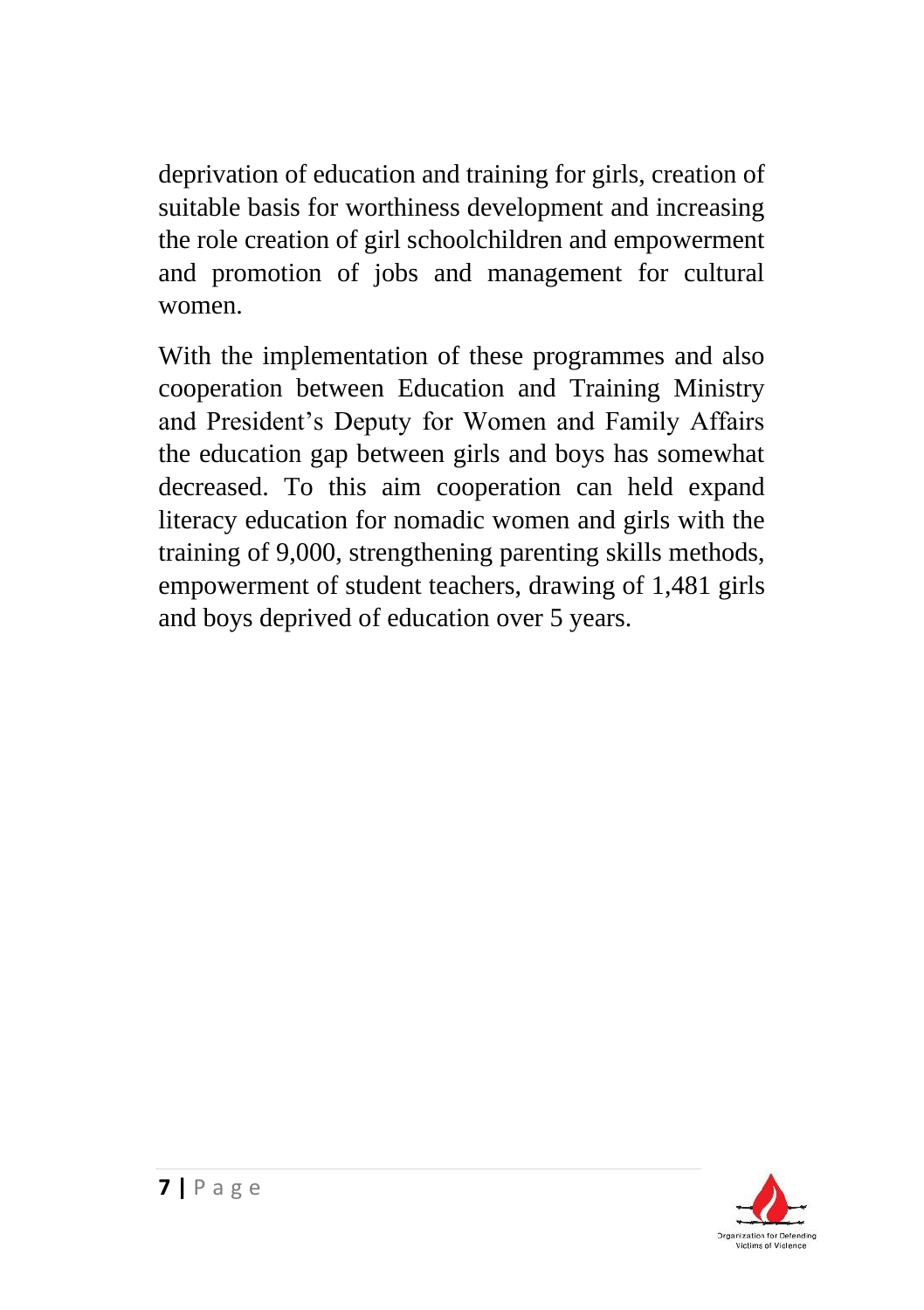

# **3- Human Rights**

### **3-1 Renewal or Giving Leave to 36thousand Prisoners**

In view of the new Judiciary Branch's memorandum regarding issuing leave to prisoners in the new wave of COVID-19, from 8 July to-date, 36,283 prisoners have been included in these leaves plan or their previous leaves have been renewed.

In the beginning of the COVID-19 outbreak until the virus's return  $(2<sup>nd</sup>$  wave of COVID-19 pandemic in Iran) and in view of humanitarian matters of the Judiciary Branch more than 114thousand prisoners have been given leave and to this aim and in view of the spread of COVID-19 new guidelines have been issued for giving leave to prisoners and the guidelines were sent to justice departments and Prisons Organization which in proportion to the current situation of the prisoners'

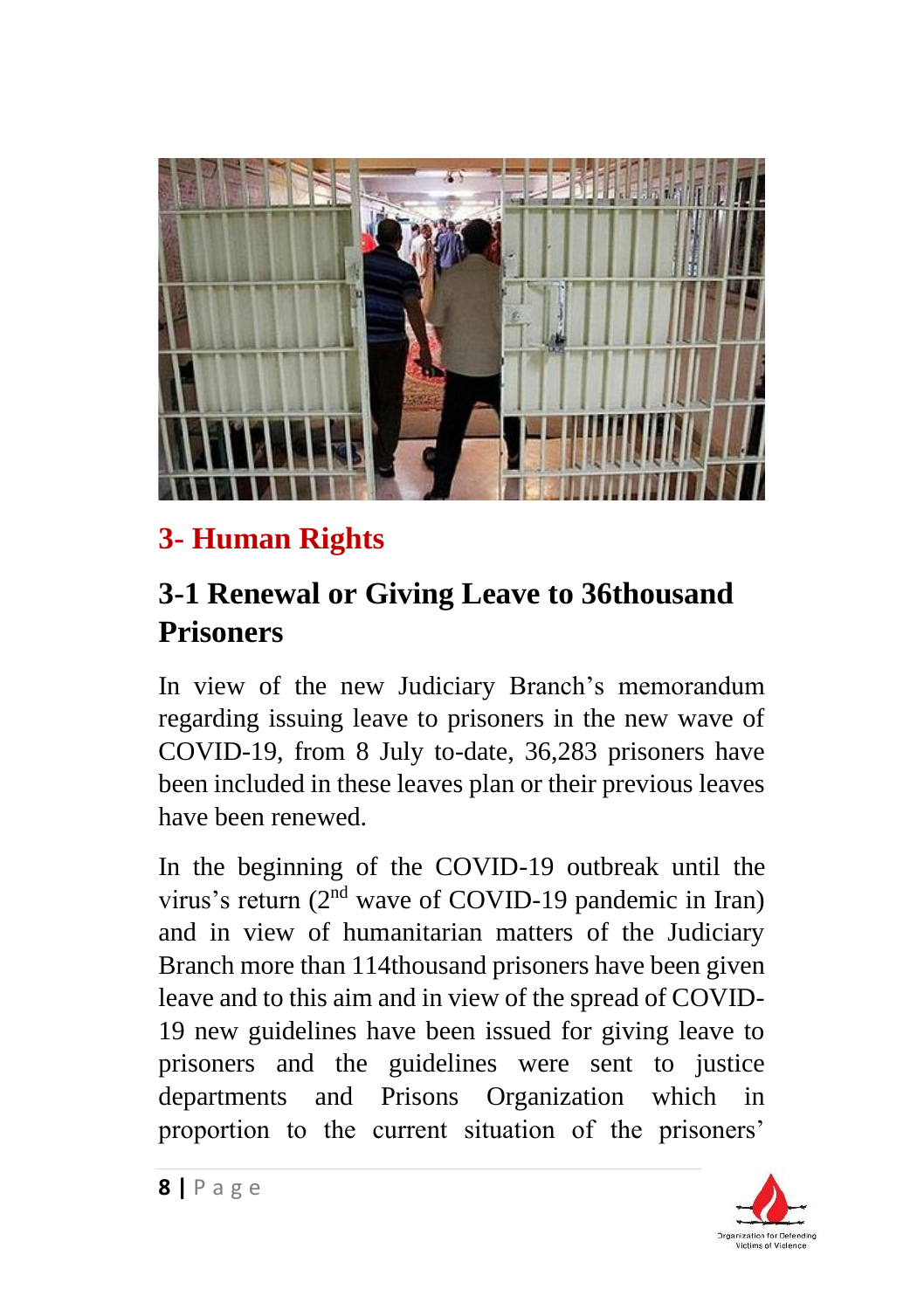community to be able to receive leaves again and see a drop in prisons' population.

This reissuing of the guidelines is towards respecting prisoners' rights and help towards their health.

### **3-2 2,574 Prisoners with Misdemeanor Crimes to be Released**

In continuation of the implementation of the Judiciary head's policies and guidelines for the reduction of prisons' population particularly among prisoners with misdemeanor crimes following the timely decision of the Judiciary to give leave to 114thousand prisoners in the first wave of the COVID-19 pandemic, with the joint cooperation of the Prisons' Organization and the Mostaazafan Foundation, a letter of understanding was signed according to which 2574 prisoners with misdemeanor and financial crimes were released.

Now in these difficult livelihood and COVID-19 conditions some of the concerns of 2574 Iranian families will be reduced and the hope in getting over their problems will be boosted.

According to the said letter of understanding, the Foundation of the Oppressed and Disabled of Islamic Reveloution (Mostaazafan Foundation) paid the debts of 2,574 prisoners who owed less than 5 billion Rials to the full 5 billion Rials.

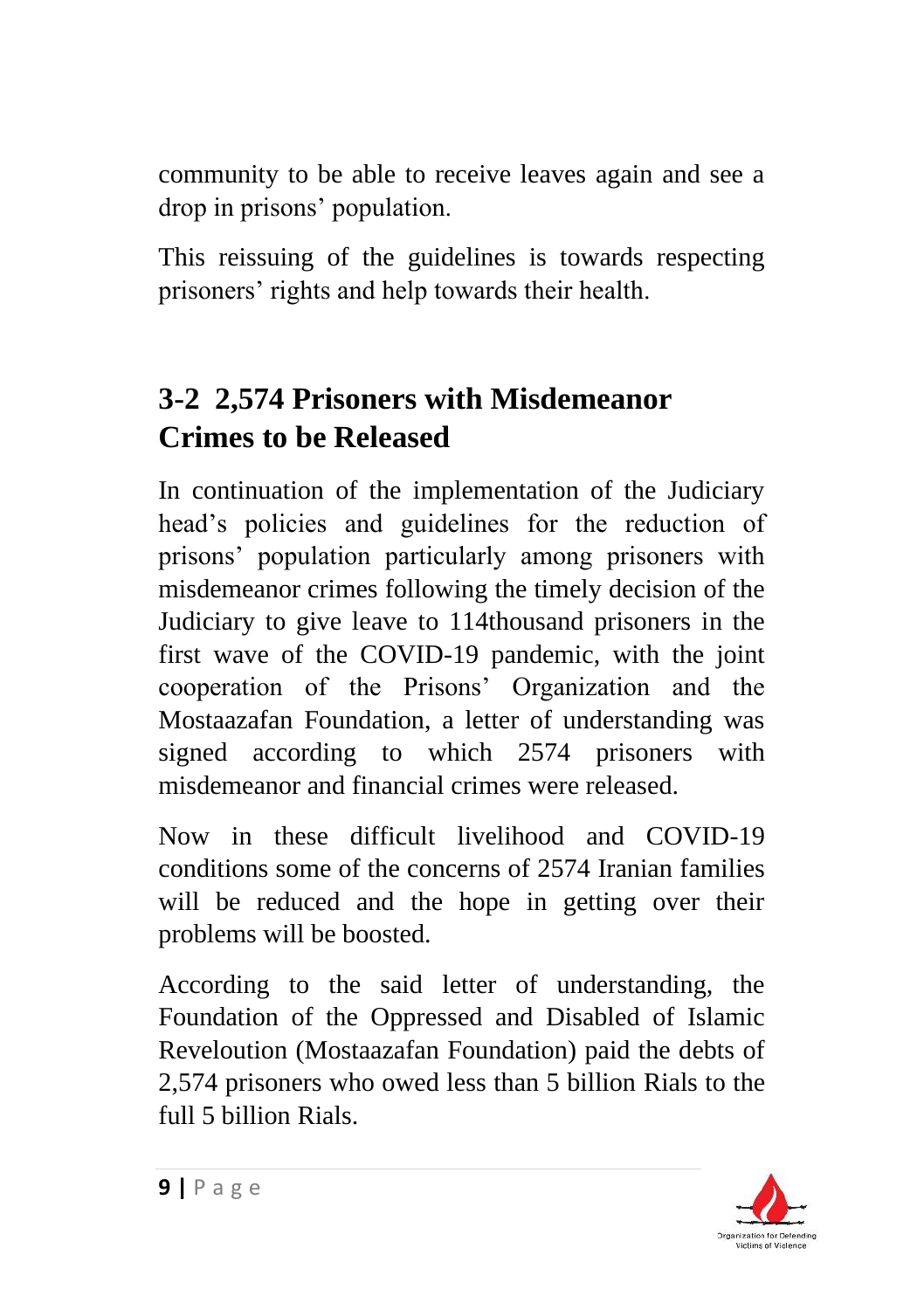It must be said that those that for whom it was not possible to be released or given leave, will receive various medical services in prison free of charge.

## **3-3 Opening of 40 Rehabilitation Homes in the country**

The opening of 40 "Rehabilitation Little Houses" across the country took place in presence of the head of the State Welfare Organization in a video conference.

In view of the new approach to rehabilitation and society acceptance of persons with disabilities these houses were opened.

Currently there are 112 rehabilitation houses across the country. These projects were launched as pilots in all provinces various processes of guidelines have been reviewed.

In view of the new approach to rehabilitation and the presence of persons with disabilities in society and family and society focusing and family focusing the State Welfare Organization in its activities has taken particular action over these years. For the first time last year 12thousand individuals with severe and chronic spinal disabilities were given nursing care. Also last year 176 families with disabled members were covered by the State Welfare Organization.

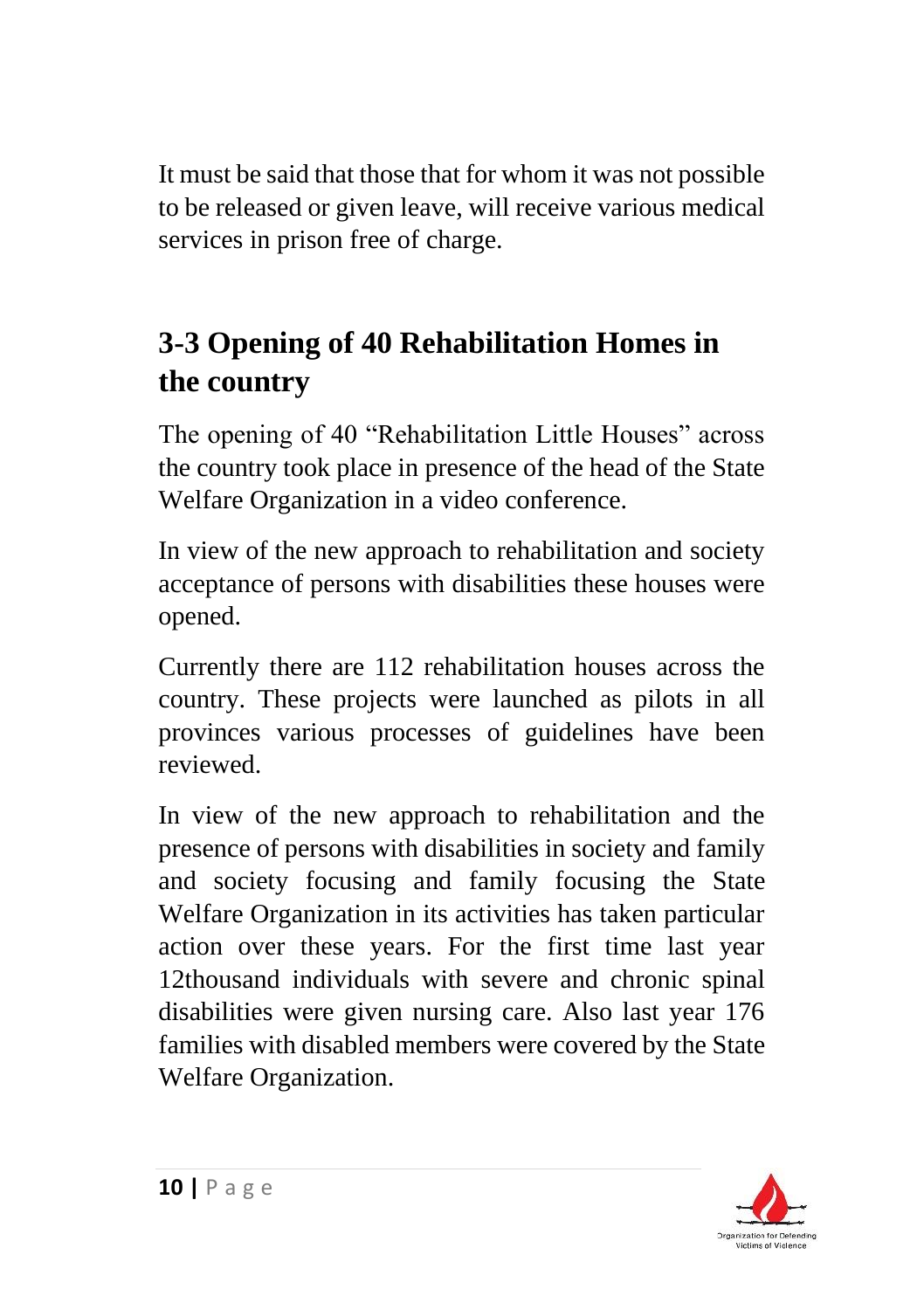For the first time last year income support for jobless persons with severe and chronic disabilities was put in the working agenda for more than 190thousand persons with disabilities received this income support as well as their pensions from the Targeted Subsidies Organization and nursing allowances. Also the nursing allowance for persons with spinal disabilities was raised 2.5 times increasing by 5.54 billion Rials.

One of the main policies of the State Welfare Organization is to shrink towards family focused services to persons with disabilities. Thus Small Houses are very much like a family and are run like small houses. All service providing members of these houses carry out their duties in the right way.

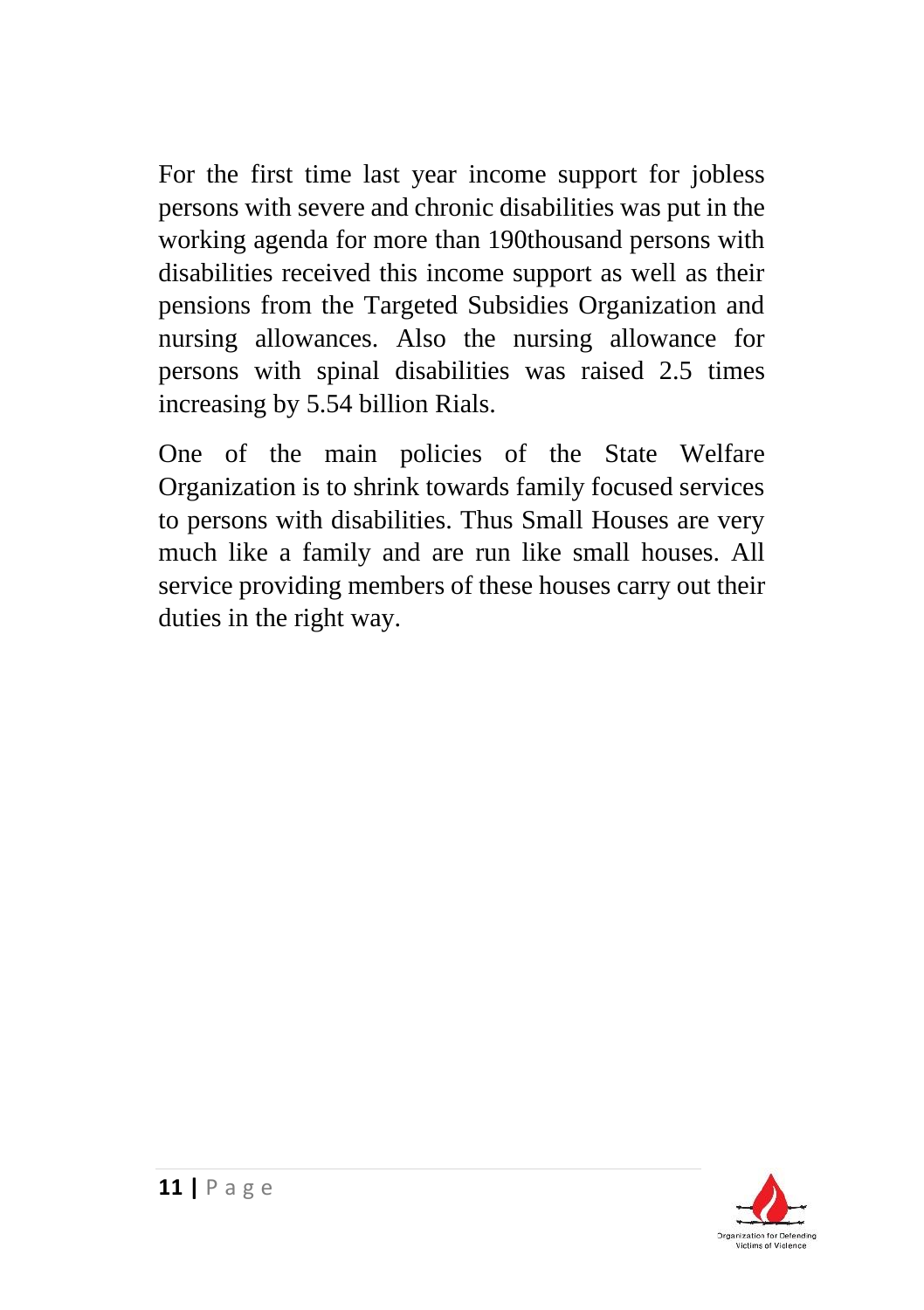

## **4- Women's Rights**

### **4-1 Empowerment of Women in Various Fields**

Towards protection of women's rights and creation of conditions for their further presence in various social, political and also managerial levels which is one of the important pillars of growth and development, various bodies such as the Presidency's Women's Office with cooperation of other various departments have implemented various programmes. Some of these activities particularly last year are as follows:

Construction of 380 new classes for girls' physical education and exercise: in view of the importance of creation of equal conditions particularly where girls can

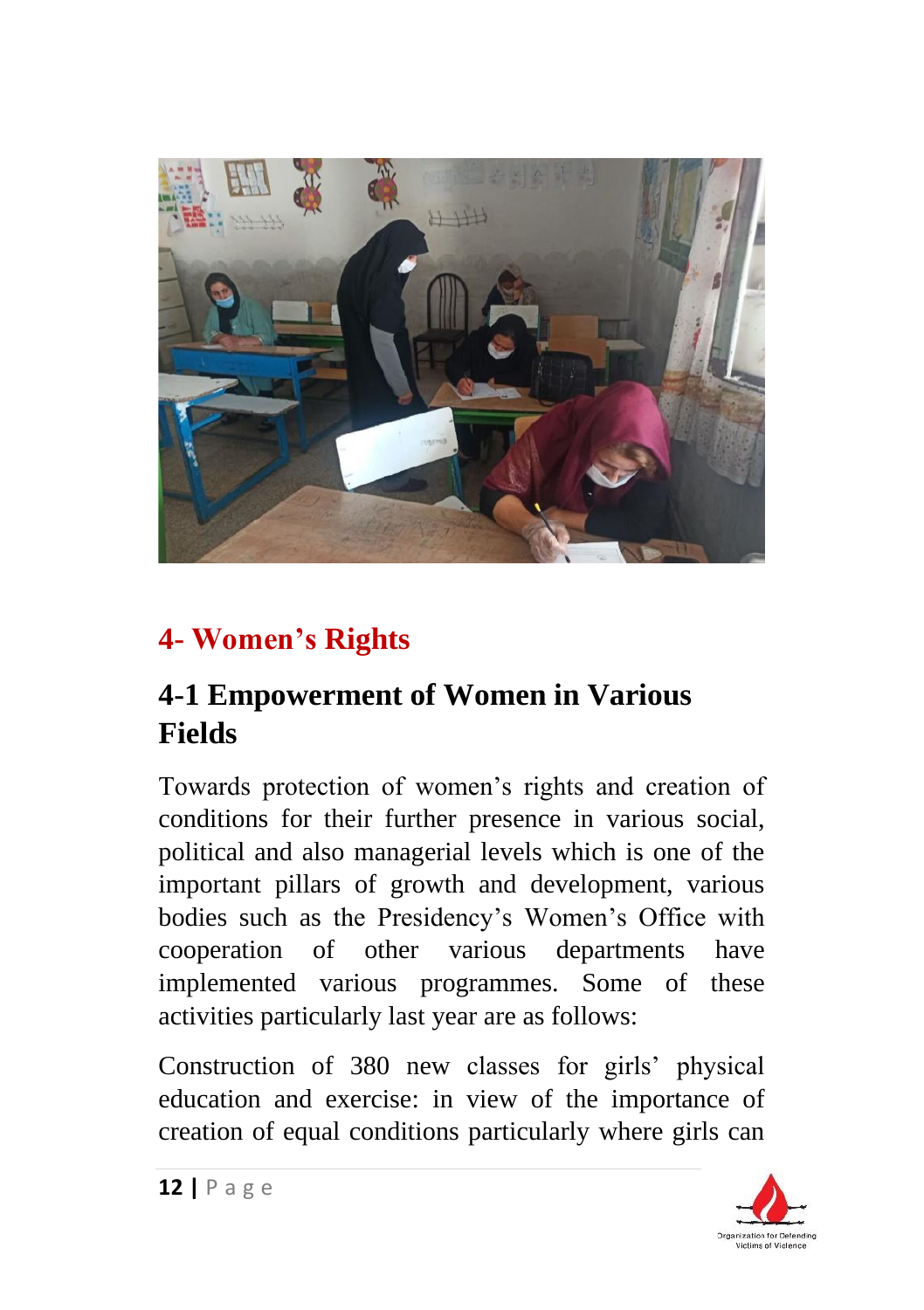partake in physical and sports activities 380 new classrooms were built for girls' physical education. Currently 2.5 million girl schoolchildren are participating in sports Olympiads. 120thousand trainers are in charge of physical education.

Literacy education of more than 6 thousand nomadic women and girls in deprived regions last year: towards the development of gender justice following the revolution extensive efforts have been made to reduce the literacy gap of women and men. A large part of the activities of this literacy education movement is for women and girls in deprived regions. In the current year more than 6,400 nomadic women and girls and deprived regions received literacy education.

Education of 52 thousand girl students in Farhangian University: 49 universities in the country are for girls, and 52thousand girl students are studying in Farhangian University; 11,200 resilience digital books have been given to girl students.

Training of more than 1,000 girl journalists: During the current year, more than 1,000 girl journalists are receiving journalism education.

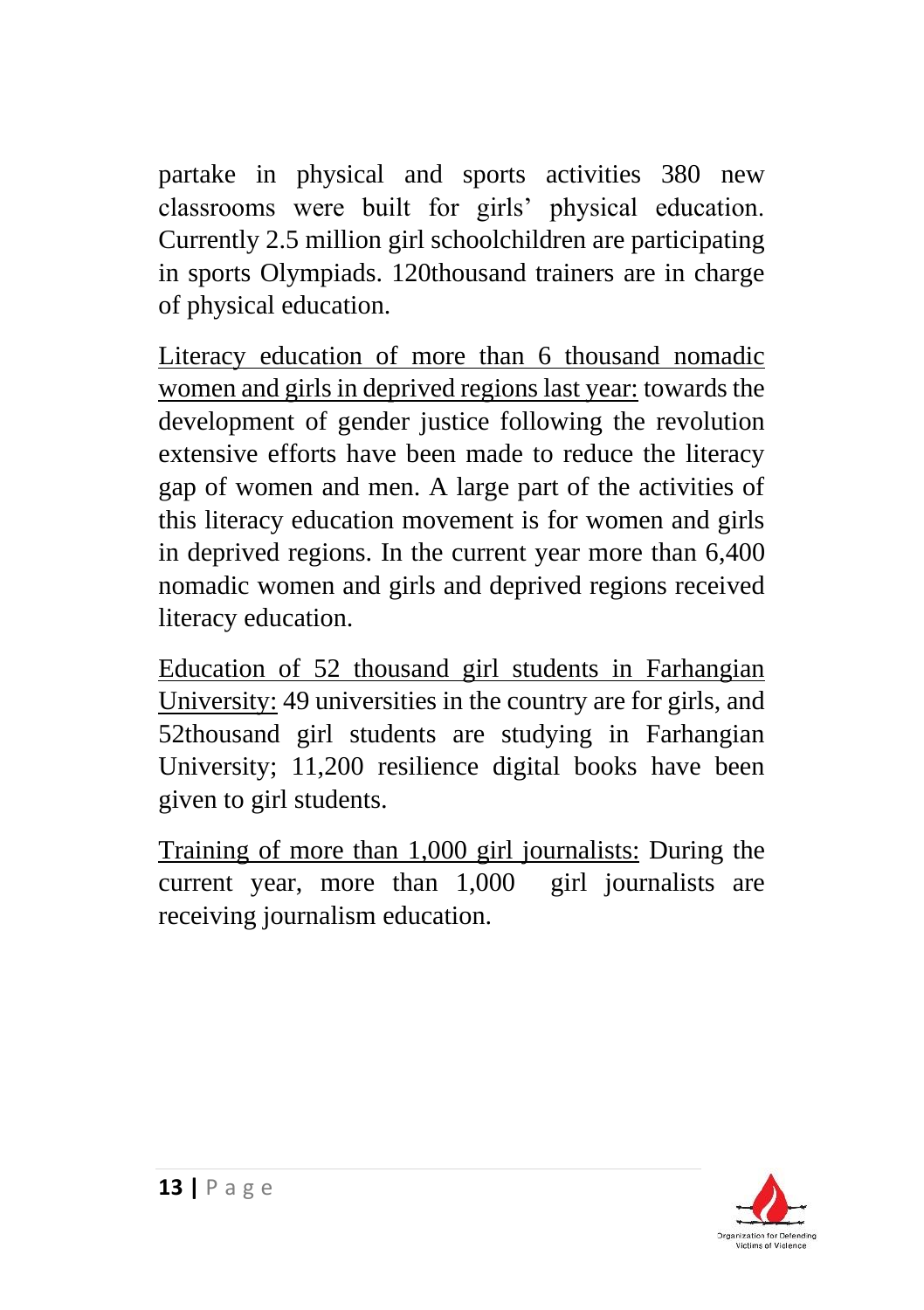

# **5- Introducing Human Rights Activists**

# **5-1 Iranian Hemophilia Society**

The Iranian Hemophilia Society is a nongovernmental, nonpolitical, nonpartisan and a charitable organization is the national member of the World Federation of Hemophilia. The Society was founded in 1967 with the aim of raising the life quality of hemophilia patients and other hereditary diseases through provision of medicinal, treatment, social, educational, prevention and legal supports and also support in research and development.

Over the years this Society has had 4 great achievements in welfare and social services given to hemophilia patients:

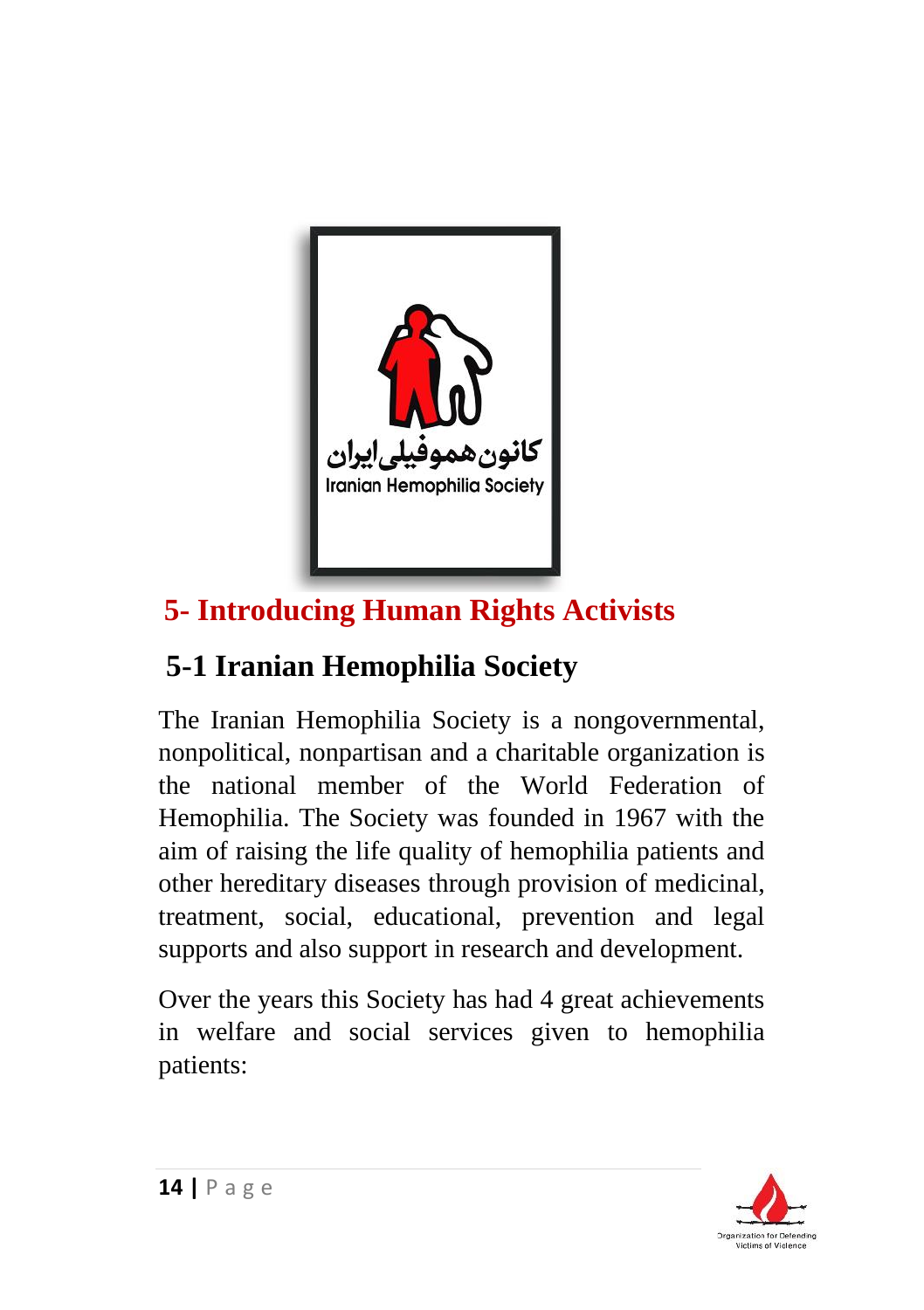1 – Opening of the Comprehensive Hemophilia Treatment Centre of Iran in Tehran in 2001 which with a comprehensive and advanced data bank provides all its services in specialized laboratories, physiotherapy, dental care, specialized orthopedic, infections, psychological clinics and also genetic laboratory to prevent children being born with hemophilia freely to hemophilia patients without any discrimination.

2 – Realization of the rights of 976 hemophilia patients who were infected with diseases through blood transfusions, and they received compensation. Also following up on the court's second decision with regards to 171 cases which the court made a decision and also the follow up on 1,600 cases which have been dragging in the Judiciary for the last two years.

3 – Launching and equipping the sleeping quarters for hemophilia patients from the provinces for 40 beds, has provided the opportunity for patients from the provinces to come to Tehran for treatment. This sleeping quarters which considering that more than 150 patients of the Comprehensive Treatment Centre are from the provinces is significant in providing services to these patients.

4 – Amendment of the Society's Statute with the belief in providing the participation of patients in setting up goals and programmes and also election of Society directors and promoting the inspector unit of Society from one person to a group of inspectors and foreseeing the membership of one Auditing Institute to the election of the Society's